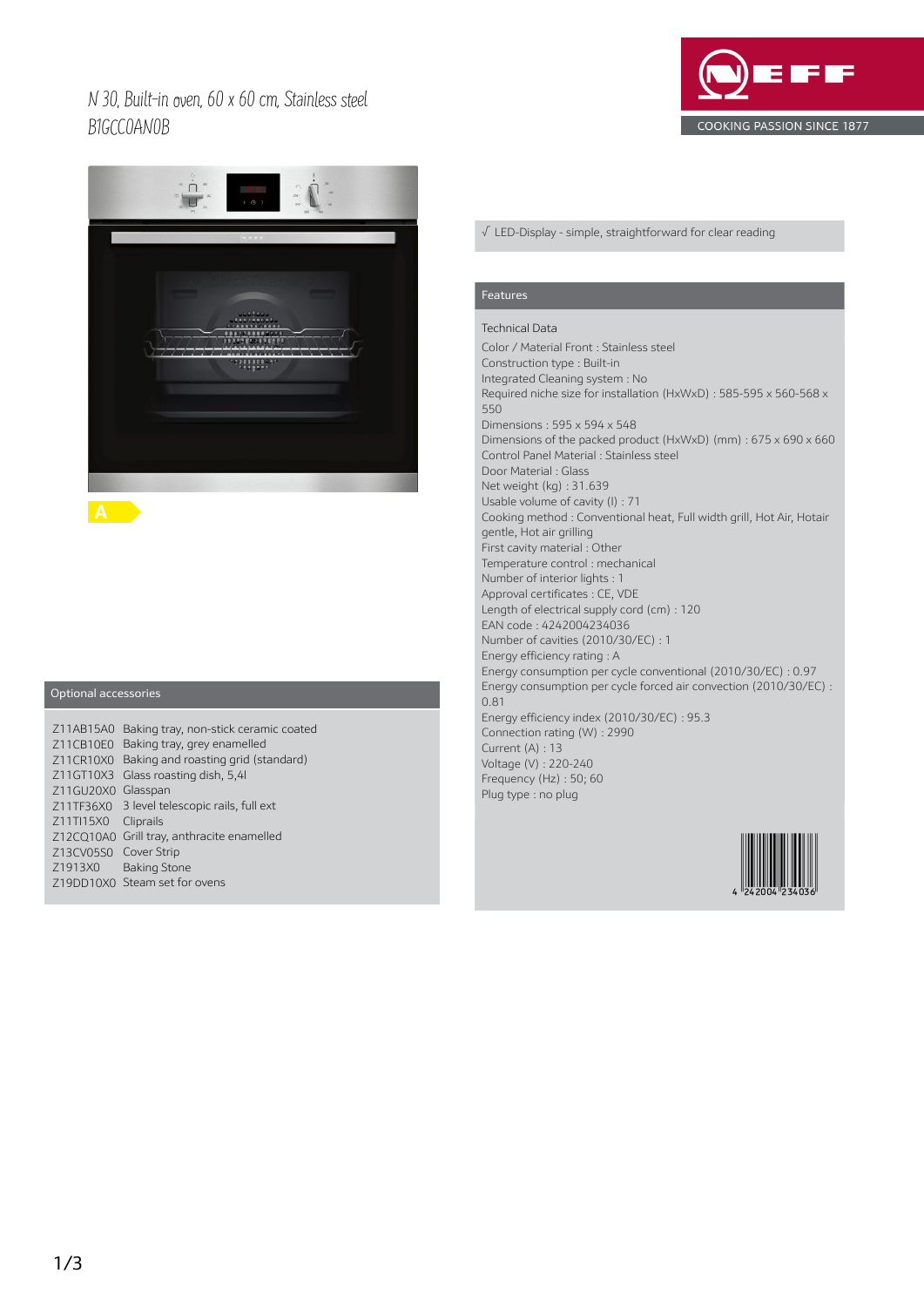## N 30, Built-in oven, 60 x 60 cm, Stainless steel B1GCC0AN0B



### Features

#### Design

- LED Display (Red)
- Cavity inner surface: enamel grey

#### Features

- Control panel lock
- Interior halogen light

#### Cleaning

### Programmes/functions

- Cooling fan
- Accessories
- 1 x combination grid, 1 x universal pan

#### Performance/technical information

- Energy efficiency rating (acc. EU Nr. 65/2014): A Energy consumption per cycle in conventional mode: 0.97 kWh Energy consumption per cycle in fan-forced convection mode: 0.81 kWh Number of cavities: Main cavity Heat source: electrical Cavity volume: 71 litre
- Total connected load electric: 2.99 KW
- 120 cm Cable length
- Nominal voltage: 220 240 V
- Appliance dimension (hxwxd): 595 mm x 594 mm x 548 mm
- Niche dimension (hxwxd): 585 mm 595 mm x 560 mm 568 mm x 550 mm
- Please refer to the dimensions provided in the installation manual